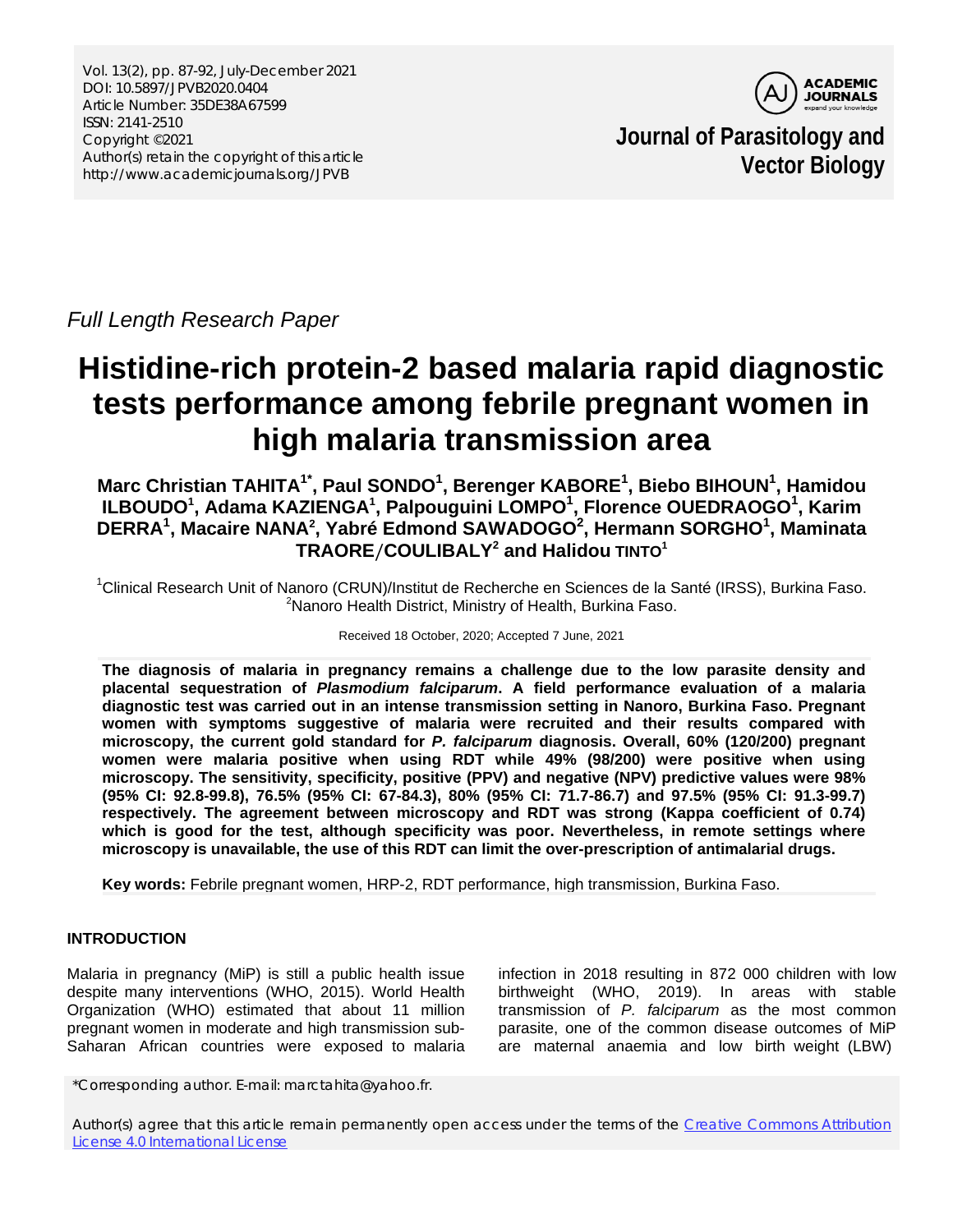(WHO, 2015). Contrariwise, in unstable transmission, malaria infections are the cause of maternal and foetal deaths (Rogerson et al., 2018). In order to prevent the adverse effects of MiP, WHO recommends preventive strategies such as intermittent preventive treatment during pregnancy (IPTp), use of insecticide-treated nets and an adequate clinical case management (WHO, 2015). The latter, considered as the cornerstone for malaria control, comprises an early and adequate diagnosis using rapid diagnostic tests (RDT) or microscopy and efficient treatment. The quality of malaria diagnosis can significantly impact the burden of malaria (Berzosa, 2018). The national malaria control program recommends the confirmation of all malaria cases either microscopically or by RDT where microscopy is not available (PNLP, 2016). Malaria-infected pregnant women are known to be often asymptomatic and usually present with relatively low parasite densities, making detection by microscopy difficult (Cottrell et al., 2015). In remote African regions, with the lack of electricity or qualified microscopists, RDTs become a valuable alternative for microscopy, as they can be easily deployed. In addition, they provide an opportunity for improvement of malaria suspected cases management in health facilities (WHO, 2016). Despite these advantages, true malaria cases with low parasitemia were missed by RDTs, leading to low compliance in case of negative RDT results (Watson et al., 2019). Therefore, in this study we assess the performance of the SD Bioline Malaria Antigen *P.f* as an alternative to microscopy among pregnant women.

#### **MATERIALS AND METHODS**

#### **Study site**

The study was carried out at the Clinical Research Unit of Nanoro at two health centres (Nanoro and Nazoanga). Nanoro is located in the centre west of Burkina Faso around 85 km from Ouagadougou, the capital city. Malaria transmission is high, with an entomological inoculation rate (EIR) estimated at 152 potential infectious bites/person/year in 2019 (Epopa et al., 2019). Malaria transmission is seasonal with *P. falciparum* being the most predominant species (Ministère de la Santé., 2018).

#### **Study design and procedures**

This is a secondary analysis of a study aiming to characterize the clinical presentation of malaria in pregnancy. The study method and sample size calculation have been described in detail elsewhere (Tahita et al., 2013). Pregnant women attending antennal care (ANC) were asked to participate in the study. After a written informed consent, they were assigned either in case or control groups depending of the presence of malaria symptoms. The study was conducted during the dry and rainy seasons in order to capture the effect of seasonality.

#### **Laboratory methods**

Capillary blood was collected for malaria screening using a rapid

diagnostic test, SD Bioline Malaria Antigen *P.f* (Standard Diagnostics, 2015). This malaria rapid diagnostic test is recommended by the national malaria control program (NMCP). It is a rapid, qualitative test for the detection of histidine-rich protein II (HRP-2) antigen of malaria *P. falciparum*.

Haemoglobin levels and blood smears for malaria parasite detection (microscopy) were performed as a measure of comparison. A double reading system was performed for the microscopic slides reading.

Malaria microscopists were blinded from the RDT results as well as the parasite counts of the individual microscopists. In case of discrepancy, a third independent reading was done and the final result was the mean of the two closest results.

Haemoglobin was measured using a portable spectrophotometer Hemocue Hb 201 + (Hemocue®, Angelholm, Sweden).

#### **Patient management**

At inclusion, the RDT test performed was used for the participant's clinical management. The NMCP recommends the use of amodiaquine-artésunate (AQ-AS) (standard adult dose) to treat malaria cases. Participants in the second and third trimester of pregnancy with positive RDT were treated using the recommended antimalarial. All malaria cases during the first trimester were managed using parenteral quinine for seven days (8 mg quinine base/kg every eight hours). Pregnant women with anaemia were treated using oral ferrous sulphate (200 mg) and folic acid (0.25 mg) daily for one month. At the time of the study onset, the free health care for pregnant women and children under-five years was already implemented. A nurse was available onsite 24 h a day for better management of the study participants.

#### **Statistical methods and definitions**

Epidata 3.1 was used for entry, validation and cleaning of data while STATA.10 (STATA Corporation, College Station, TX, USA) was used for statistical analysis. Pregnant women were classified as positive or negative depending on the presence of asexual parasites. Pregnant women were classified anemic if Hb <11 g/dl. In order to assess the performance of the SD Bioline Malaria Antigen *P.f,* sensitivity, specificity and predictive value of the test and their respective 95% confidence intervals were estimated using expert microscopy as gold standard. Furthermore, the agreement between the microscopy and the RDT was computed using the Cohen-Kappa coefficient.

#### **Ethical consideration**

The study staffs were trained on good clinical practice and study procedures before the onset of the study. The study protocol was approved by the Institutional Ethics Committee of Centre Muraz (registration no. 005-2010/CE-CM). Informed consent was sought by the study nurses. The presence of an impartial witness attending the individual sensitization and consent processes was mandatory for illiterate pregnant women. The perceived benefit of the study to the participants was a prompt diagnosis with an adequate case management free of charge.

## **RESULTS**

Out of a total of 864 pregnant women attending antenatal care (ANC), 200 with suspicion of malaria were included in the study as illustrated in Figure 1. The mean (standard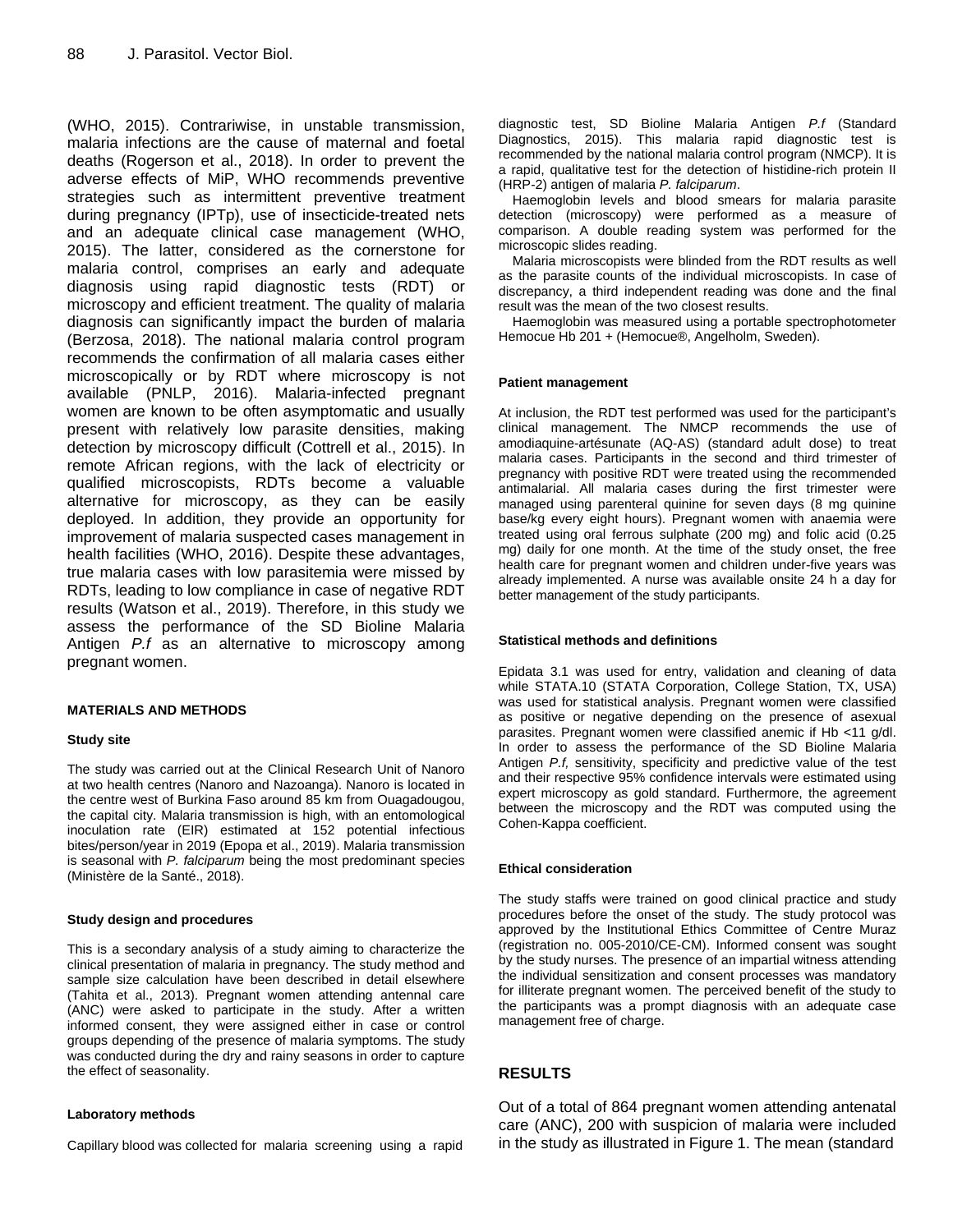

**Figure 1.** Study profile.

**Table 1.** Demographic characteristics of the study participants.

| <b>Parameter</b>                    | No. (%)     |
|-------------------------------------|-------------|
| Age categories (years)              |             |
| <20 years                           | 18 (9)      |
| 20-34 years                         | 160 (80)    |
| $>=35$ years                        | 22 (11)     |
| <b>Gestational age in Trimester</b> |             |
| 1st                                 | 10(5)       |
| 2 <sub>nd</sub>                     | 84 (42)     |
| 3rd                                 | 106 (53)    |
| <b>Parity</b>                       |             |
| 0                                   | 17 (8.50)   |
| $1 - 3$                             | 118 (59)    |
| $>= 4$                              | 65 (32.50)  |
| Sleep under bednet last 24 h        |             |
| Yes                                 | 155 (77.50) |
| <b>Transmission season</b>          |             |
| Rainy                               | 122 (61)    |
| Dry                                 | 78 (39)     |

characteristics were summarized in Table 1. Using microscopy, the slide positivity rate at enrolment was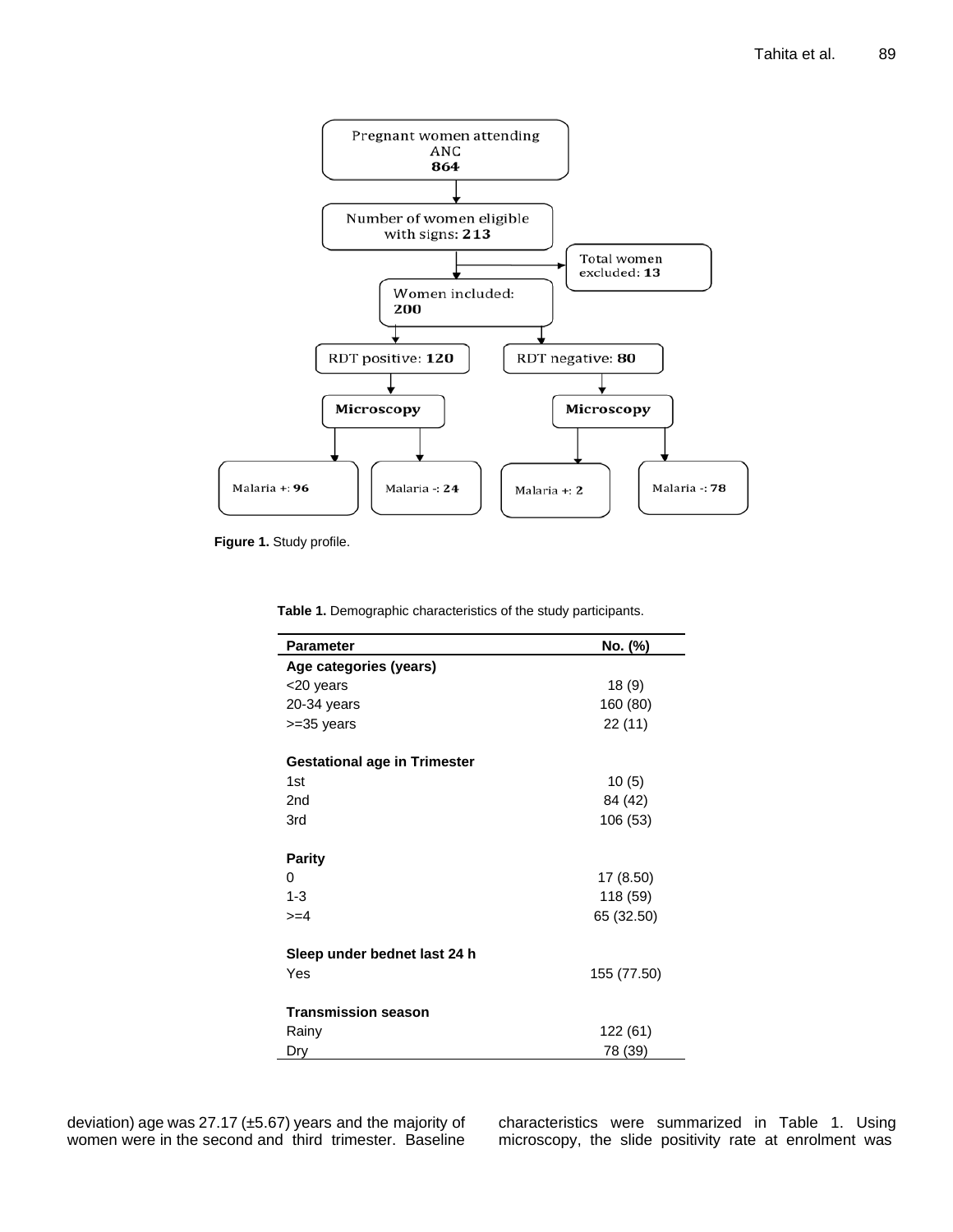| <b>Parameter</b>                               | N(% )                      |  |  |  |
|------------------------------------------------|----------------------------|--|--|--|
| Geometric means parasite density (95 % CI), µL | 1107.46 (747.48 - 1640.82) |  |  |  |
| Means (SD) Hb, g/dL                            | 10.57 (1.44)               |  |  |  |
| Anemia                                         |                            |  |  |  |
| Yes                                            | 124 (62)                   |  |  |  |
| <b>RDT</b>                                     |                            |  |  |  |
| Positive                                       | 120 (60)                   |  |  |  |
| Negative                                       | 80 (40)                    |  |  |  |
| <b>Microscopy</b>                              |                            |  |  |  |
| Positive                                       | 98 (49)                    |  |  |  |
| Negative                                       | 102(51)                    |  |  |  |

**Table 2.** Biological parameters description.

SD: Standard deviation; Hb: hemoglobin; RDT: rapid diagnostic test.

**Table 3.** Diagnostic test accuracy according to season with microscopy as reference test.

| <b>Parameter</b>          | Dry season |                           | Rainy season |                           |  |
|---------------------------|------------|---------------------------|--------------|---------------------------|--|
|                           | Values (%) | Confidence interval (95%) | Values (%)   | Confidence interval (95%) |  |
| Sensitivity               | 100        | 89.7 - 100                | 96.9         | $89.2 - 99.6$             |  |
| Specificity               | 72.7       | $57.2 - 85$               | 79.3         | $66.6 - 88.8$             |  |
| Positive predictive value | 73.9       | $58.9 - 85.7$             | 83.8         | $73.4 - 91.3$             |  |
| Negative predictive value | 100        | $89.1 - 100$              | 95.8         | $85.7 - 99.5$             |  |

49% (98/200) compared to 60% (120/200) when using RDTs (Table 2). No co-infections of P. falciparum with other plasmodial species were detected and half of the study participants had a parasite density lower or equal to 100 parasites/μL. The overall sensitivity, specificity, positive predictive value and negative predictive value of the RDT were respectively 98% (95% CI: 92.8-99.8), 76.5% (95% CI: 67-84.3), 80% (95% CI: 71.7-86.7) and 97.5% (95% CI: 91.3-99.7). The agreement between microscopy and RDT was strong (Kappa coefficient of 0.74). The RDT false-positive rate was 12% (24/200). During the low transmission season, the sensitivity and NPV of the RDT were very good (100%) but dropped in the rainy season to 96.9 and 95.8% respectively according to Table 3. The specificity went from 72.7% (95% CI 57.2 – 85) during the low transmission season to 79.3% (95% CI: 66.6-88.8) during the high transmission season (p=0.2813), and the PPV from 73.9% (95% CI: 58.9-85.7) to 83.8% (95% CI: 73.4-91.3) during low to high-transmission seasons (p=0.0881) in Table 3. The observed seasonal variations were however not statistically significant (p values > 0.05).

### **DISCUSSION**

In this study, we determined the performance of the SD

Bioline Malaria Antigen *P.f* rapid diagnostic test among pregnant women with suspicion of malaria infection. Almost half of the study population had malaria when using microscopy as reference. This is high compared to the result of another study conducted in pregnant women in the same region one year later with a prevalence of almost one in three (Kattenberg et al., 2012). This extensive decrease can be explained by the massive distribution of insecticide-treated materials (ITM) targeting pregnant women and children under five years implemented the same year.

During pregnancy, malaria is generally associated with substantial risks for the pregnant woman, her fetus, and the newborn (Rogerson et al., 2018). In the present study, half of the pregnant women at baseline had less than 100 parasites/μL. The same trend was also observed by Moody et al (2002). Given this high sensitivity, almost all malaria suspected cases will be accurately diagnosed and treated, validating the good choice of this RDT by the NMCP. The high sensitivity of the HRP2 based RDT in our study is comparable to those reported in previous studies carried out in Nanoro (Tinto et al., 2015; Kattenberg et al., 2012) and in West Africa (Adu-Gyasi et al., 2018; Ajumobi et al., 2015). In addition, the high negative predictive value (NPV) is an indication that very few true malaria cases might be missed, which may contribute to ensuring a rational antimalarial use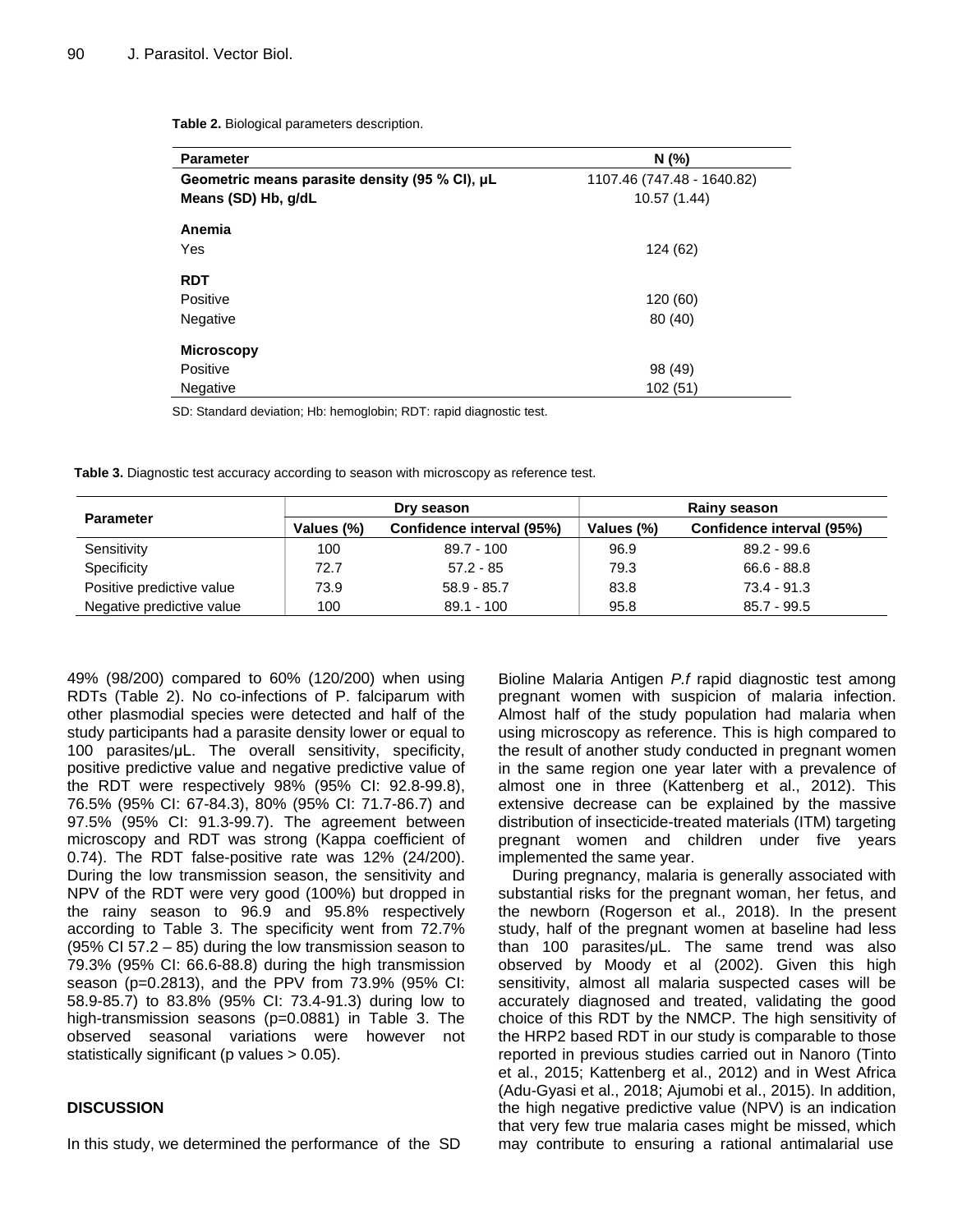(Bastiaens et al., 2014).

The SD Bioline Malaria Antigen *P.f* rapid diagnostic has shown low specificity due to the substantial number of false positives. Our specificity was comparable with those of others studies (Adu-Gyasi et al., 2018; Ajumobi et al., 2015). This low specificity can be explained by the persistence of the HRP2 antigens due to a delay of clearance after the treatment (Dalrymple et al., 2018; Murungi et al., 2017). Indeed, it has been demonstrated that HRP2 antigens can persist up to 28 days in circulation even after a rapid clearance of microscopically detectable parasites and therefore is not useful for the prediction of parasite responses to therapy (Kattenberg et al., 2012). In our study, pregnant women were not interviewed for history of previous malaria attacks which could have explained the persistence of HRP2 antigens. However, high specificities were seen in others studies, which can be explained either by the difference in intensity of transmission or the age of the study population (Ajumobi et al., 2015). Indeed, these studies investigated children under five years while our study was based on pregnant women.

A variation according to the season was seen, although the difference was not statistically significant. The good negative predictive value suggests a negative RDT could be seen as an indicator towards another infection. However, this needs to be further investigated.

The choice of antigen-based RDT is guided by the frequency of the species encountered in the regions. Only *P falciparum* mono-specific infections were seen in our study. This is in contrast with the findings of the study conducted by Pfeiffer et al. (2008) in the northwest of the country where *P. malaria* and *P. ovale* were found alone or in co-infection with *P. falciparum*. Nevertheless, the high rate of *P. falciparum* detected in our study give credit to the NMCP for choosing HRP2 based RDT for malaria diagnostics in Burkina Faso.

In 2017, it was reported that HRP-2 detecting tests were less sensitive, particularly for parasites that express little or no target antigen, resulting in a false-negative result (Kozycki et al., 2017). The high sensitivity reported in our study confirms that the HRP-2 gene deletion in not a common problem in Burkina Faso. This was confirmed by a review which showed a much lower prevalence estimates of HRP-2 genes deletions in West Africa (Cheng et al., 2014).

This study has some limitations. We did not cover the entire year which would have allowed us to capture all seasonal variations of the test performance. However, it is assumed that results obtained in the present study covering the end of the dry season and the start of the rainy season have not biased these results. Storage conditions (humidity and temperature) and user performance are likely to influence RDTs accuracy but this was not evaluated in the present study (Watson et al., 2019). Moreover, the use of PCR could have contributed to ascertain the number of false positive and

false negative tests.

#### **Conclusion**

The present study has shown that the SD Bioline Malaria Antigen *P.f*® rapid diagnostic test was able to detect almost all the malaria cases among pregnant women with suspicion of malaria due to the high sensitivity of the test. Thus, the test can be used for the diagnosis of malaria during pregnancy in the absence of qualified microscopists. The relatively low specificity is of concern as potential implications include overtreatment with an artemisinin-based combination therapy and under treatment of other causes of febrile illness.

#### **CONFLICT OF INTERESTS**

The authors have not declared any conflict of interests.

#### **ACKNOWLEDGEMENTS**

The authors are grateful to all the women who participated in this study; the entire medical laboratory and administrative staff of the Clinical Research Unit of Nanoro; and the medical staff at the CSPSs of Nanoro and Nazoanga for their valuable contribution. Thanks specifically go to Dr Kabore William for his commitment to the implementation of the study in the field, Ouedraogo Sayouba and Rebecca Czolk (Luxembourg Institute of Health) for their useful advice and inputs on the manuscript. Finally, Esther Traore is also appreciated for coordinating the slide reading.

#### **REFERENCES**

- Adu-Gyasi D, Asante KP, Amoako S, Amoako N, Ankrah L, Dosoo D, Owusu-Agyei S (2018). Assessing the performance of only HRP2 and HRP2 with pLDH based rapid diagnostic tests for the diagnosis of malaria in middle Ghana, Africa. PloS One 13(9):e0203524. https://doi.org/10.1371/journal.pone.0203524
- Ajumobi O, Sabitu K, Nguku P, Kwaga J, Ntadom G, Gitta S, Poggensee G (2015). Performance of an HRP-2 rapid diagnostic test in Nigerian children less than 5 years of age. The American Journal of Tropical Medicine and Hygiene *92*(4):828-833. https://doi.org/10.4269/ajtmh.13-0558
- Bastiaens GJH, Bousema T, Leslie T (2014). Scale-up of malaria rapid diagnostic tests and artemisinin-based combination therapy: challenges and perspectives in sub-Saharan Africa. PLoS Medicine 11(1):e1001590. https://doi.org/10.1371/journal.pmed.1001590
- Cheng Q, Gatton ML, Barnwell J, Chiodini P, McCarthy J, Bell D, Cunningham J (2014). Plasmodium falciparum parasites lacking histidine-rich protein 2 and 3: a review and recommendations for accurate reporting. Malaria Journal 13:283. https://doi.org/10.1186/1475-2875-13-283
- Cottrell G, Moussiliou A, Luty AJF, Cot M, Fievet N, Massougbodji A, Tuikue Ndam N (2015). Submicroscopic Plasmodium falciparum Infections Are Associated With Maternal Anemia, Premature Births, and Low Birth Weight. Clinical Infectious Diseases: An Official Publication of the Infectious Diseases Society of America